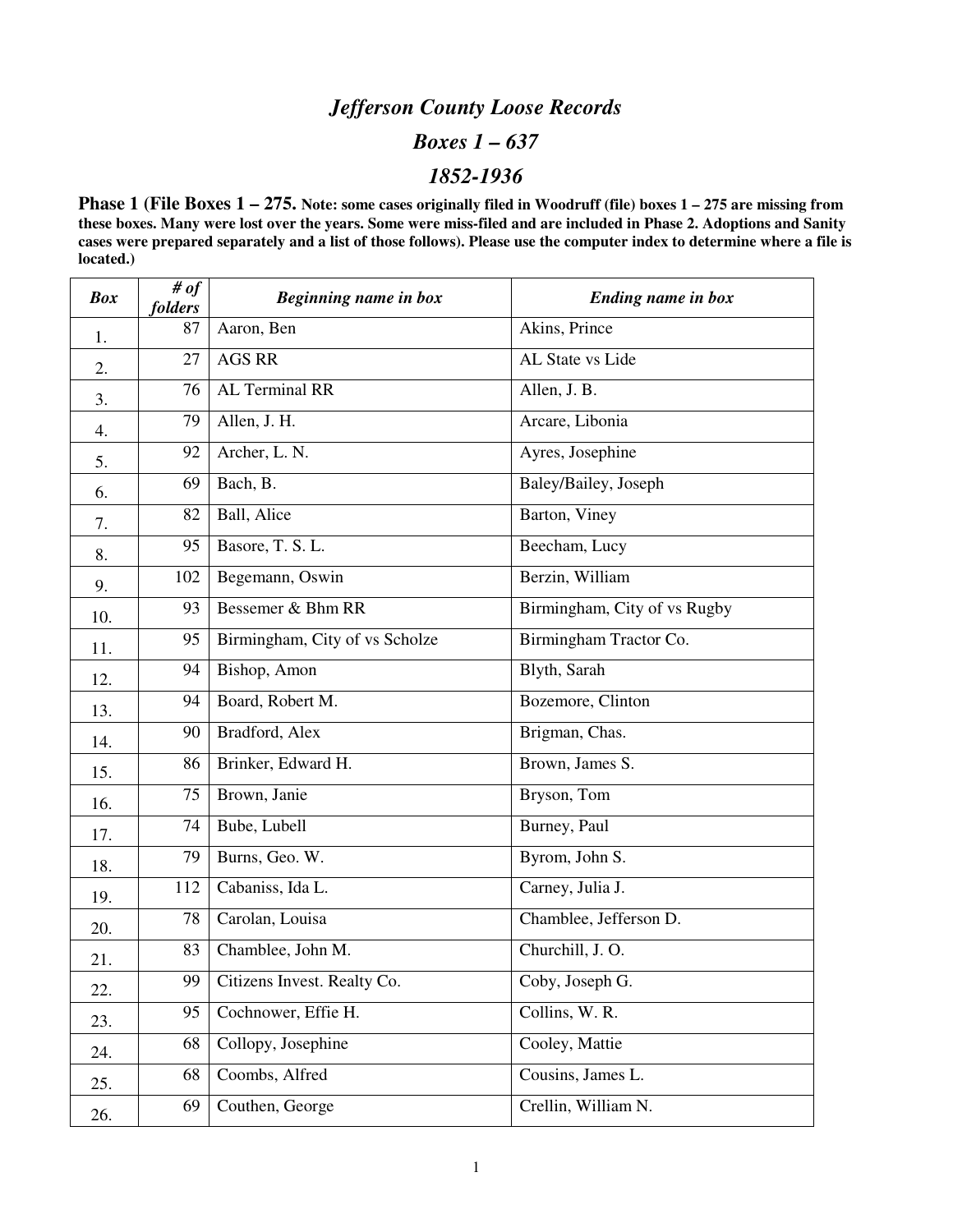| 27. | 69     | Crenshaw, Clyde        | Cummins, S. A. (Mrs.) |
|-----|--------|------------------------|-----------------------|
| 28. | 81     | Cunniff, Thomas        | Davidson, Rebecca L.  |
| 29. | 95     | Davis, Ardell D.       | Deaton, James E.      |
| 30. | 87     | DeBardelben, Dock      | Dixon, G. D.          |
| 31. | 90     | Doak, George           | Drennen, William      |
| 32. | 81     | Driskell, Ethel M.     | Dupuy, Alfred         |
| 33. | 61     | Dupuy, Cochrane H.     | Eckerle, Albertine M. |
| 34. | 50     | Edens, Felix Grundy    | Ehrman, Minnie        |
| 35. | 51     | Ehrman, Rudolph        | Ellis, Rhoda W.       |
| 36. | 67     | Ellis, Samuel          | Evans, James          |
| 37. | 81     | Evans, John P.         | Ferguson, Samuel Lee  |
| 38. | 86     | Ferlise, Simone        | Fletcher, Tom         |
| 39. | 69     | Flinn, Mary L. F.      | Foust, D.C.           |
| 40. | $72\,$ | Fowler, Ben            | Freeman, W. B.        |
| 41. | 59     | Frey, John A.          | Gaines, Merrill       |
| 42. | 78     | Gallagher, Christopher | Georgeff, Mitir       |
| 43. | 98     | <b>GA Pacific RR</b>   | Glass, N.C.           |
| 44. | 96     | Glaze, Dora            | Gore, Thomas          |
| 45. | 104    | Gorff, George          | Greene, Thomas E.     |
| 46. | 92     | Greenfield, James T.   | Hagan, Phronie I.     |
| 47. | 70     | Hager, John H.         | Hamilton, Fred D.     |
| 48. | 81     | Hamilton, James S.     | Hare, Walter          |
| 49. | 80     | Harell, William H.     | Harris, Will          |
| 50. | 58     | Harris, Willie A.      | Hawkins, James A.     |
| 51. | 67     | Hawkins, James E.      | Helton, Lue (Mrs.)    |
| 52. | 63     | Henderson, Bennie      | Herron, Nettie        |
| 53. | 81     | Herzberg, William      | Hill, Wm. A.          |
| 54. | 49     | Hille, E. W.           | Hodges, V.O.          |
| 55. | 83     | Hodgson, Robert        | Hood, David A.        |
| 56. | 97     | Hood, Nancy S.         | Howell, J. L.         |
| 57. | 73     | Howell, L. P.          | Huggins, Lorine       |
| 58. | 83     | Hughes, Ben            | Hynes, Josephine      |
| 59. | 105    | Imbraguglio, Salvatore | James, Jim            |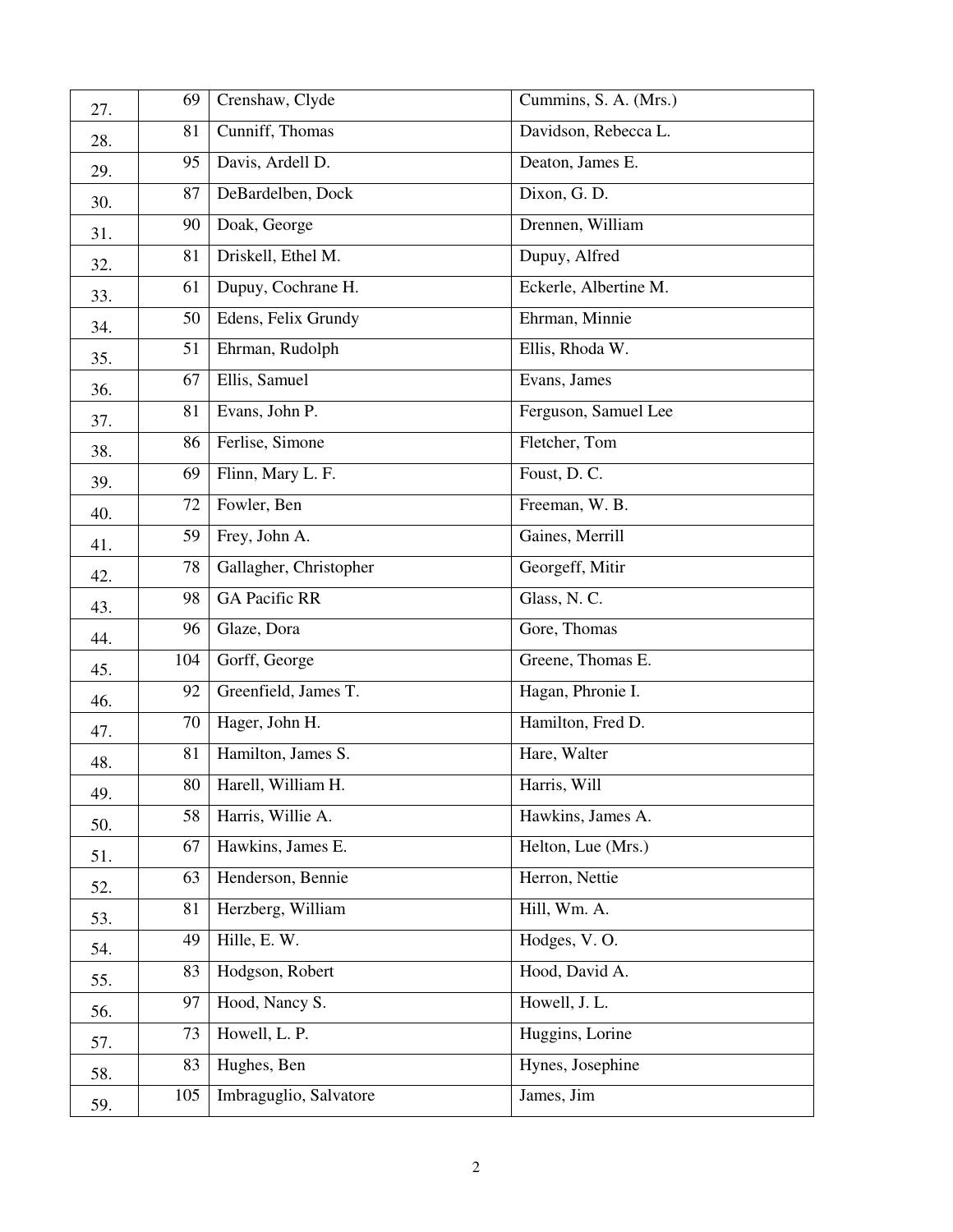| 60. | 85  | James, Leanna       | Jemison, Margie        |
|-----|-----|---------------------|------------------------|
| 61. | 116 | Jemison, Robert     | Johnson, Wm. H.        |
| 62. | 101 | Johnston, A. B.     | Jones, Mattie J.       |
| 63. | 49  | Jones, Michael      | Jones, William Y.      |
| 64. | 47  | Jordan, Andrew      | Keane, Mary A.         |
| 65. | 92  | Kearney, John       | Kesmodel, Emma         |
| 66. | 84  | Ketchum, William    | Kirkland, G. P.        |
| 67. | 60  | Kirkley, Lee        | Kyser, P. M.           |
| 68. | 83  | Lacey, Eugene B.    | Latino, Ben            |
| 69. | 96  | Laval, A. P.        | Leonard, Will          |
| 70. | 74  | Leslie, Edward E.   | Lipscomb, Mary G.      |
| 71. | 66  | Little, A. J.       | Loosley, Ernest Alfred |
| 72. | 46  | Loper, Benjamin     | Lowinsohn, Theodore    |
| 73. | 52  | Loyd, Emma          | Lyons, Thomas Barton   |
| 74. | 74  | Mabel Mining Co.    | Marino, Radoe          |
| 75. | 75  | Markey, H. A.       | Martin, Susie          |
| 76. | 54  | Martin, Thomas      | Massey, Lucius         |
| 77. | 59  | Massey, Mary Jane   | McAdams, E.P.          |
| 78. | 75  | McAdory, Amy        | McClendon, Hoke        |
| 79. | 60  | McClintic, C. P.    | McCoy, Willie          |
| 80. | 53  | McCrary, I. C.      | McEvoy, Arthur         |
| 81. | 64  | McFadgen, D. D.     | McLaughlin, Lottie     |
| 82. | 82  | McLaughlin, Mary C. | Meade, William         |
| 83. | 83  | Meadows, Charles    | Miles, Elizabeth J.    |
| 84. | 52  | Miles, George B.    | Miller, William J.     |
| 85. | 80  | Milliner, George    | Molton, Thomas Hunter  |
| 86. | 60  | Moncrief, Alice     | Moore, George          |
| 87. | 55  | Moore, Harriet E.   | Morefield, Cloe R.     |
| 88. | 70  | Moreland, C. J.     | Morrow, Wallace (Mrs.) |
| 89. | 59  | Morton, Benjamin    | Murphree, George       |
| 90. | 86  | Murphy, Charlie     | Neel, Ira W.           |
| 91. | 93  | Neely, A. B.        | N. AL RR Co.           |
| 92. | 69  | North, Elizabeth    | Orchard, Libbie        |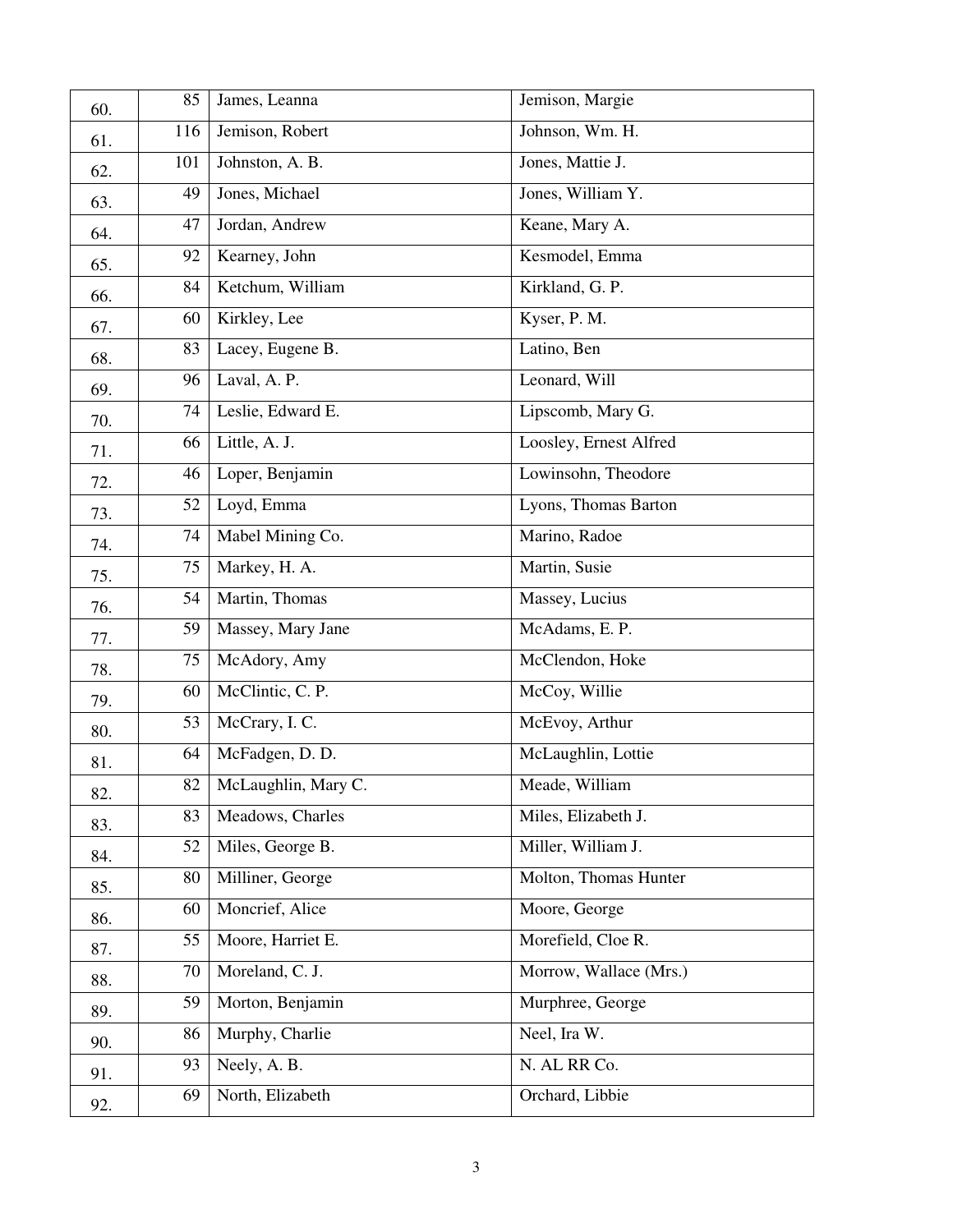| 93.  | 87 | O'Reilly, Patrick A.        | Parish, Druseler        |
|------|----|-----------------------------|-------------------------|
| 94.  | 68 | Park, George W.             | Patrick, G. W.          |
| 95.  | 93 | Patrick, Willie             | Pennington, John F.     |
| 96.  | 69 | Penny, John                 | Peyton, Bernard         |
| 97.  | 84 | Pfaffenschlager, N. A.      | Plunket, John           |
| 98.  | 88 | Poe, J. R.                  | Prater, Sallie          |
| 99.  | 71 | Pratt Coal Co.              | Pyrnelle, Louise        |
| 100. | 83 | Qualley, Joseph             | Reavis, Mary            |
| 101. | 77 | Reed, A.F.                  | Rensford, Thomas        |
| 102. | 87 | Reynolds, Annie U.          | Robbins, Thomas B.      |
| 103. | 86 | Robbins, W. B.              | Rockett, Thomas         |
| 104. | 49 | Rodden, James               | Rosamond, Henrietta D.  |
| 105. | 80 | Rose, Emmett W.             | Ryan, Mary A.           |
| 106. | 72 | Sables, Richard             | Satterwhite, Lottie R.  |
| 107. | 87 | Sauls, R. M.                | Scott, Joseph           |
| 108. | 99 | Scott, S. H.                | Sharpe, Samuel          |
| 109. | 72 | Sharritt, Norrine E.        | Showers, Icey F.        |
| 110. | 48 | Shropshire, Horace E. (Jr.) | Simpson, Kate (Mrs.)    |
| 111. | 78 | Sims, Alma B.               | Smith, Curley           |
| 112. | 83 | Smith, Dallas               | Smith, Owen             |
| 113. | 82 | Smith, Peter E.             | Sorrells, E. S.         |
| 114. | 57 | Sorsby, Walter C.           | Spencer, Mattie G.      |
| 115. | 78 | Spencer, Octavius           | Steele, W. C.           |
| 116. | 72 | Stein, Julius               | Stitt, Wm.              |
| 117. | 97 | Stobbert, R. R.             | Swallow, Ernest Francis |
| 118. | 85 | Swann, John                 | Taylor, Lula R.         |
| 119. | 81 | Taylor, Martha L.           | Tharpe, W. H.           |
| 120. | 74 | Thaxton, Dewey              | Thomas, William H.      |
| 121. | 58 | Thomasino, Tony             | Thornton, R. Loxla      |
| 122. | 69 | Thorp, Horace Levi          | Tragesser, Catherine    |
| 123. | 83 | Trammell, Frank             | Turner, John Lewis      |
| 124. | 61 | Turner, Laura               | VanCleave, Oscar M.     |
| 125. | 65 | Vandergrift, Annie E.       | Vines, Eli              |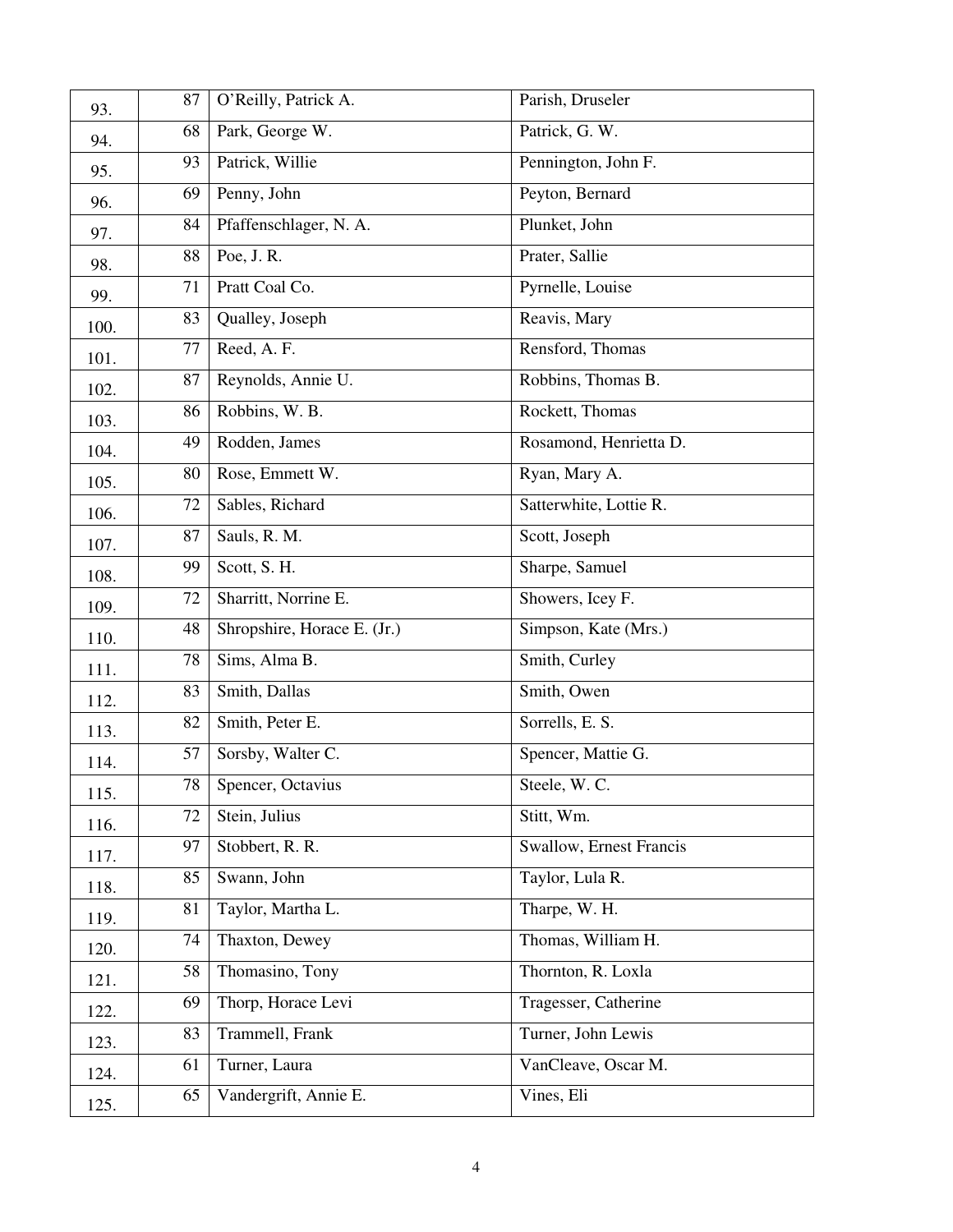| 126. | 78     | Vines, G. B.          | Walker, John T.        |
|------|--------|-----------------------|------------------------|
| 127. | 79     | Walker, Joseph        | Ward, Walker           |
| 128. | 62     | Ware, A. G.           | Waters, Jessie         |
| 129. | 87     | Watkins, B. O.        | Weinstein, Louis       |
| 130. | 59     | Weinstein, Sam        | Wherry, M. F.          |
| 131. | 68     | Whilden, Percy T.     | Whitfield, Stephen     |
| 132. | 93     | Whiting, Elizabeth    | Williams, Henry, P. M. |
| 133. | 85     | Williams, Hiram       | Williams, Wm. H.       |
| 134. | 94     | Williamson, C. P.     | Wormack, Mary Alica    |
| 135. | 85     | Wood, A. J.           | Worrell, Susie         |
| 136. | 70     | Worth, George W.      | Yarbrough, Vester      |
| 137. | 44     | Yarrell, Leonidas, D. | Zuber, W. J.           |
|      | 10,499 | Total - Phase 1       |                        |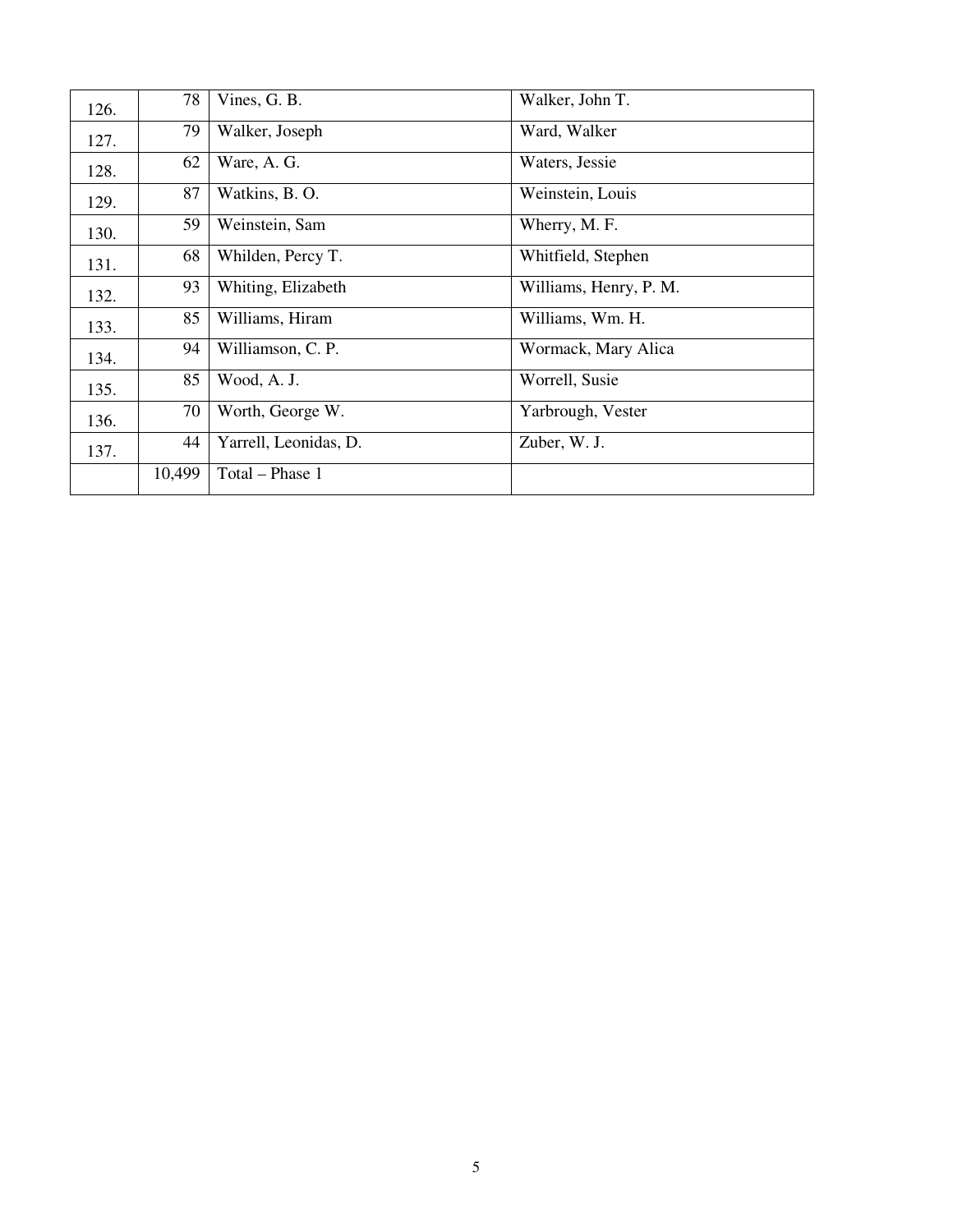Phase 2 List: **(File Boxes 276-637. Note: some cases originally filed in Woodruff (file) boxes 276-637 are missing from these boxes. Many were lost over the years. Some were miss-filed and are included in Phase 1. Adoptions and Sanity cases were prepared separately and a list of those follows). Please use the computer index to determine where a file is located.)** 

| $_{\it box}$ | folders<br>$\partial \theta$ | Beginning name in box                                    | Ending name in box                         |
|--------------|------------------------------|----------------------------------------------------------|--------------------------------------------|
| 1.           | 78                           | Aaron, W. H.                                             | Adams, Winnie B.                           |
| 2.           | 114                          | Adcock, R. B.                                            | Alexander, Willie Mae (minor)              |
| 3.           | 94                           | Alfano, Mike                                             | Anderson, Winston P.                       |
| 4.           | 76                           | Andon, Harry D.                                          | Askew, Gracie Pierce                       |
| 5.           | 86                           | Atchison, Annie May (minor)                              | Baldy, Edward Vincent                      |
| 6.           | 54                           | <b>Ball, Charles Cleveland</b>                           | Barnum, P. B.                              |
| 7.           | 63                           | Barr, John                                               | Bayliss, S. Martin                         |
| 8.           | 64                           | Beal, Alabama Spiller (Mrs.)                             | Bemiss, J. H.                              |
| 9.           | 31                           | Benagh, Elizabeth Richardson                             | Berman, Louis H.                           |
| 10.          | 40                           | Berney, Oscar R.                                         | Bigsby, Clarence E.                        |
| 11.          | 56                           | Bilbrey, Neville C.                                      | Birmingham, City of vs Durrett             |
| 12.          | 53                           | Birmingham, City of vs Ellis                             | Birmingham, City of vs Rutledge            |
| 13.          | 73                           | Birmingham, City of vs Salter                            | Blackwell, Mary Ruth & Katherine (minors)  |
| 14.          | 69                           | Blaich, George W.                                        | Bolin, W. F.                               |
| 15.          | 75                           | Boman, Arthur Lee (minor)                                | Boyd, W.L.                                 |
| 16.          | 64                           | Boyette, Otis                                            | Brazier, N. M. (Mrs.)                      |
| 17.          | 101                          | Breannan, J. J.                                          | Brown, Frank                               |
| 18.          | 82                           | Brown, G.O.                                              | Brown, Willie, Frank, Earl & Troy (minors) |
| 19.          | 78                           | Browner, W. G.                                           | Burgin, Mary Smith                         |
| 20.          | 65                           | Burke, Edward Patrick                                    | Busenlehner, Kathleen (minor)              |
| 21.          | 46                           | Bush, Alberta W.                                         | Byrum, Thomas Clayton                      |
| 22.          | 33                           | Cabaniss, E. H.                                          | Caldwell, William C.                       |
| 23.          | 72                           | Caley, William                                           | Carlin, John J.                            |
| 24.          | 79                           | Carlisle, Claud (Jr.) (minor)                            | Castleman, James H.                        |
| 25.          | 50                           | Cataldo, Frank                                           | Chapin, Mary B.                            |
| 26.          | 84                           | Chapman, Annie Lue                                       | Clarke, Thomas Erskine                     |
| 27.          | 58                           | Claunts, Margaret Elizabeth & John<br>Millhouse (minors) | Coldwell, William B.                       |
| 28.          | 52                           | Cole, George H. (Jr.) & Marianne (minors)                | Colvin, Ira H.                             |
| 29.          | 77                           | Comer, B. B.                                             | Coots, Frank E.                            |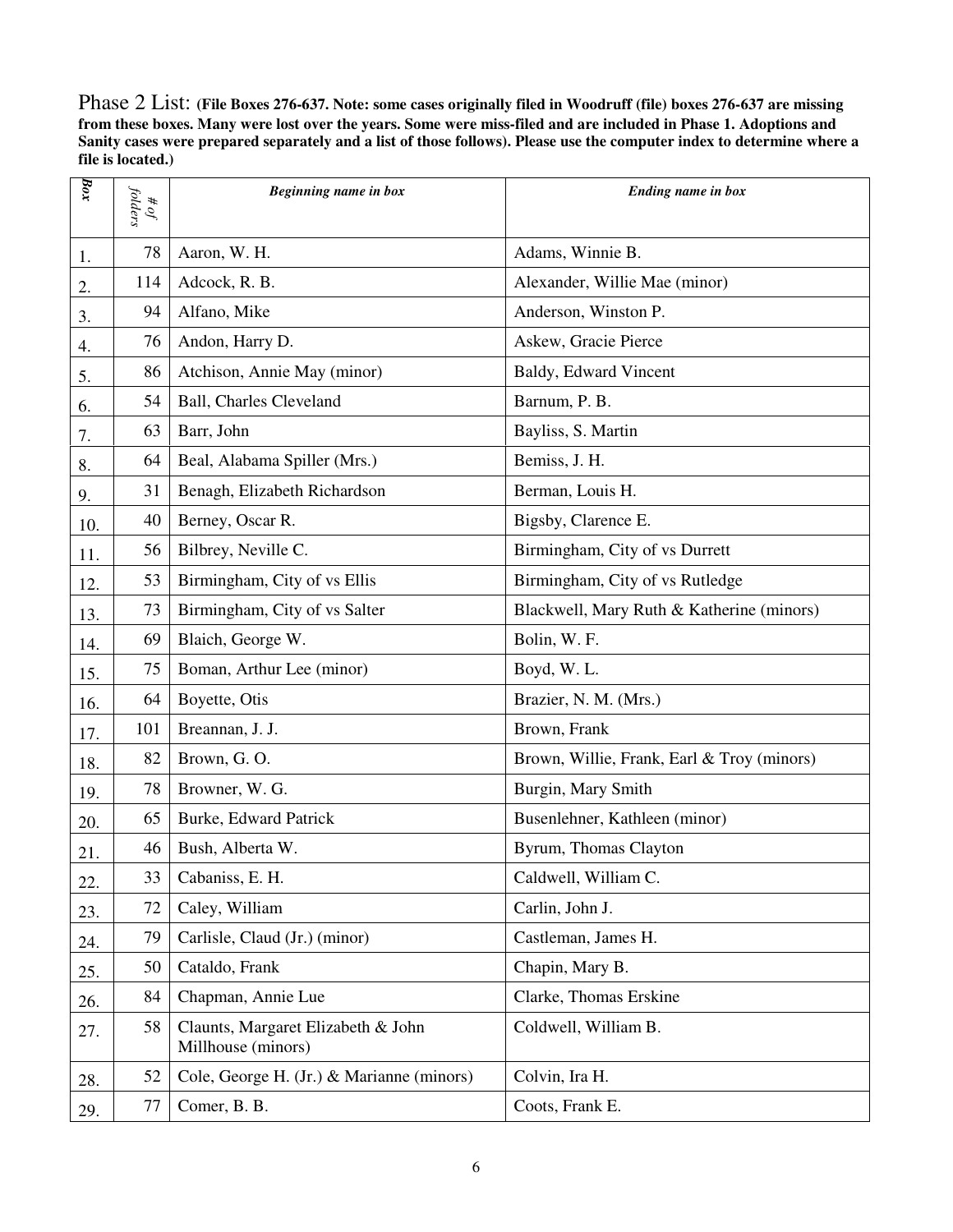| 30. | 71 | Copeland, John Will & Charles M. (minors)                     | Cowling, Raymond (minor)                |
|-----|----|---------------------------------------------------------------|-----------------------------------------|
| 31. | 60 | Cox, Annie                                                    | Crews, Eliza                            |
| 32. | 65 | Crider, Louie Joseph (minor)                                  | Cummings, Minnie (alias Spratt, Minnie) |
| 33. | 55 | Cunniff, John R.                                              | Damsky, Joe                             |
| 34. | 70 | Dancy, A. F.                                                  | Davis, Hiram G.                         |
| 35. | 63 | Davis, J. F.                                                  | Days, Ellis                             |
| 36. | 72 | Deaderich, Thomas M. vs Bains, M. E.                          | Dickey, William F.                      |
| 37. | 72 | Dickinson, A. J.                                              | Domergue, Auguste                       |
| 38. | 57 | Donahoo, Oscar (minor)                                        | Dowling, Lillian M.                     |
| 39. | 33 | Downey, Elizabeth N.                                          | Drennen, Walter Melville                |
| 40. | 74 | Drew, George (Jr.) (minor)                                    | Durrance, Selser Wm.                    |
| 41. | 27 | Dusenberry, Mildred, John F. (Jr.) & Willis<br>Henry (minors) | Eaton, F. H.                            |
| 42. | 69 | Eberhart, Mary (Mrs.)                                         | Elliott, R. P.                          |
| 43. | 55 | Ellis, Ben (Mrs.)                                             | Erskine, Fannie                         |
| 44. | 26 | Erswell, Catherine                                            | Estrays, Box 207                        |
| 45. | 19 | Estrays, Box 208                                              | Estrays, Old                            |
| 46. | 47 | Etheredge, E.T.                                               | Falls, Rosa Lee                         |
| 47. | 56 | Farley, Francis (minor)                                       | Fesler, May C.                          |
| 48. | 73 | Fidelity & Deposit Company of Maryland                        | Flewellen, George Hardaway              |
| 49. | 50 | Flinogianis, James K.                                         | Foreman, W. R.                          |
| 50. | 78 | Forest, Rosa Pearl (minor)                                    | Franks, Mary B.                         |
| 51. | 70 | Fraser, Margarett (Mrs. J. P.)                                | Futris, Frank                           |
| 52. | 61 | Gable, Fred (minor)                                           | Garner, Wallace                         |
| 53. | 72 | Garrett, Helen Posey                                          | Giger, Della                            |
| 54. | 64 | Gilardoni, Annie P.                                           | Glick, Henry S.                         |
| 55. | 48 | Glover, Gus                                                   | Goodman, T. M. (Mrs.)                   |
| 56. | 68 | Goodson, Hirschell                                            | Granville, Arthur C.                    |
| 57. | 70 | Gratten, Zack                                                 | Gregory, Susan Katheryn                 |
| 58. | 69 | Gresham, L. A.                                                | Gwyer, William                          |
| 59. | 39 | Haas, Sol                                                     | Haley, Willie                           |
| 60. | 63 | Hall, Annie L.                                                | Hamrick, Dan                            |
| 61. | 59 | Hanbury, Annie Mae (minor)                                    | Harding, W. A.                          |
| 62. | 70 | Hardman, William Sears                                        | Harris, Frank                           |
| 63. | 81 | Harris, Gustavia                                              | Hawkins, W. W.                          |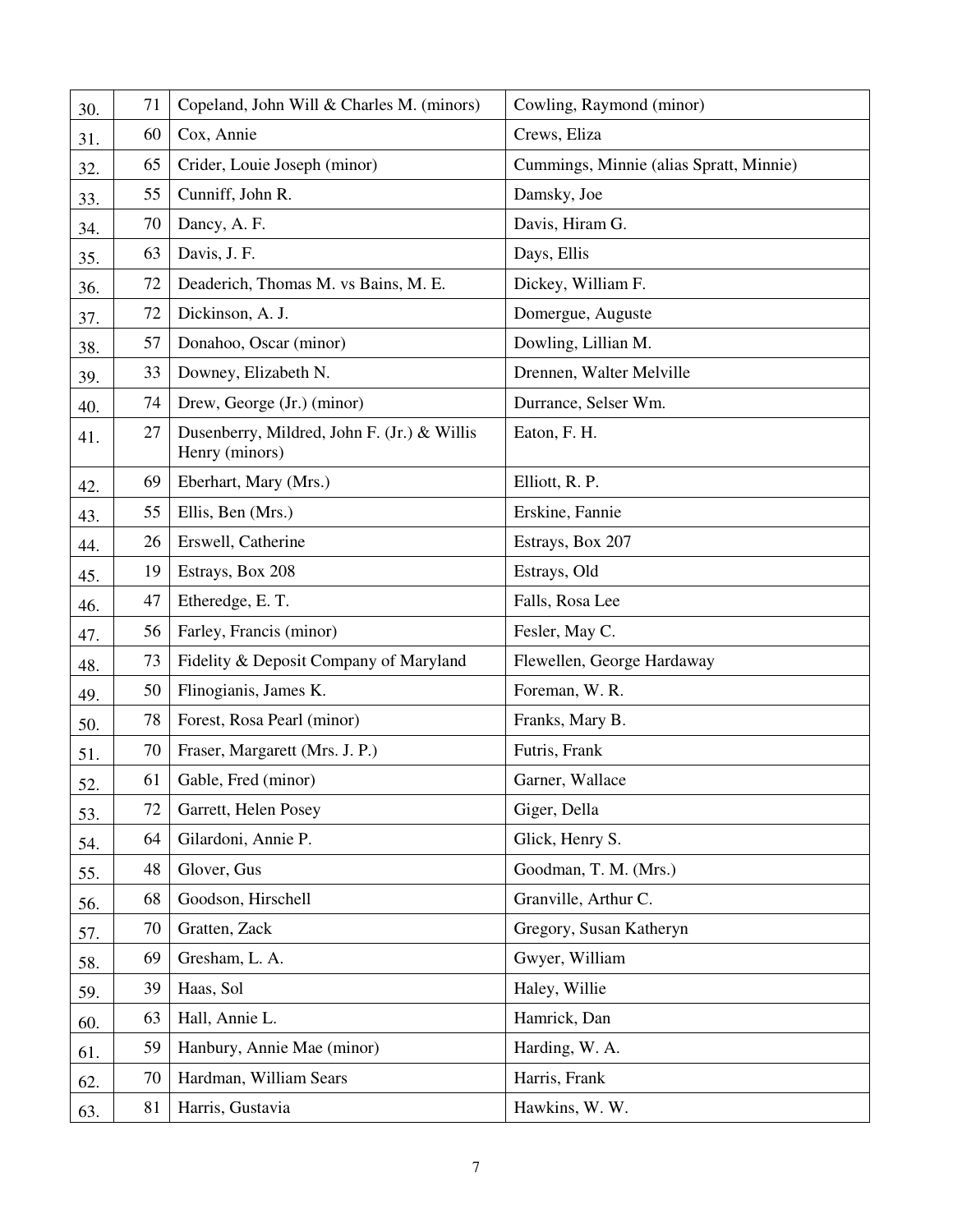| 64. | 67  | Hawley, Chas. C.                             | Hemphill, Sarah Jerusha                                   |
|-----|-----|----------------------------------------------|-----------------------------------------------------------|
| 65. | 67  | Henderson, Cornelia                          | Heyman, Bessie                                            |
| 66. | 56  | Hickland, John                               | Hilliard, Wilson                                          |
| 67. | 53  | Hillman, Daniel (minor)                      | Hogue, Wilson Brown (minor)                               |
| 68. | 80  | Hoke, Louise Hardin                          | Hooper, Samuel Word                                       |
| 69. | 68  | Hoover, John F.                              | Hruza, J. F.                                              |
| 70. | 87  | Hubbard, B. F.                               | Hylton, Mary Frances (minor)                              |
| 71. | 32  | Inabnett, H. P.                              | Ivy, Paul A.                                              |
| 72. | 79  | Jacks, Miriam L. & Jacqueline Marie (minors) | Jaysane, Edward (minor)                                   |
| 73. | 38  | Jeff, John (Mrs.)                            | Jefferson County vs Byars                                 |
| 74. | 55  | Jefferson County vs Cahoon                   | Jefferson County vs Rouse                                 |
| 75. | 58  | Jefferson County vs Rylant                   | Jewell, Mollie                                            |
| 76. | 100 | Jiles, Marshall                              | Johnson, Wilson                                           |
| 77. | 74  | Johnston, Benjamin Terry                     | Jones, Ivor W.                                            |
| 78. | 72  | Jones, J. Arthur                             | Jordan, Robert                                            |
| 79. | 63  | Joseph, Avery S.                             | Kemp, M.W.                                                |
| 80. | 57  | Kendall, John M.                             | Kilpatrick, W. W.                                         |
| 81. | 71  | Kimbell, E. A.                               | Knight, V. M. (Mrs.)                                      |
| 82. | 51  | Knotts, Roy E. (Incompetent)                 | Lacy, Y.Z.                                                |
| 83. | 78  | Lafayette, Fred                              | Lathrop, W. R.                                            |
| 84. | 80  | Latimer, Charles E.                          | Lee, W.C.                                                 |
| 85. | 64  | Leeds, City of vs Bass                       | Levy, Leon Carlin                                         |
| 86. | 75  | Lewis, Annie Lee                             | Livingston, D. T.                                         |
| 87. | 76  | Lloyd, Ellen A.                              | Ludwig, Herman Otto (minor)                               |
| 88. | 71  | Luke, Clive John                             | Madison, Laura                                            |
| 89. | 50  | Magness, Annie May (Mrs.)                    | Mansfield, John Joseph                                    |
| 90. | 71  | Mapes, Sadie Claire (minor)                  | Marx, Louise Beck & Meyer Henry (minors)                  |
| 91. | 62  | Mashburn, John W.                            | Mays, H. F.                                               |
| 92. | 52  | McAdory, Chambers                            | McCarty, Mike                                             |
| 93. | 79  | McCary, Elvira Patterson                     | McCutchen, Robert Martin & Lycurgus<br>Alexander (minors) |
| 94. | 64  | McDade, Marshall                             | McGowen, Walter W.                                        |
| 95. | 53  | McGrady, John L.                             | McLester, Robert                                          |
| 96. | 48  | McMahen, L. A.                               | Meagher, Thomas, John & James (minors)                    |
| 97. | 62  | Mealey, Thomas P.                            | Miles, Walter B.                                          |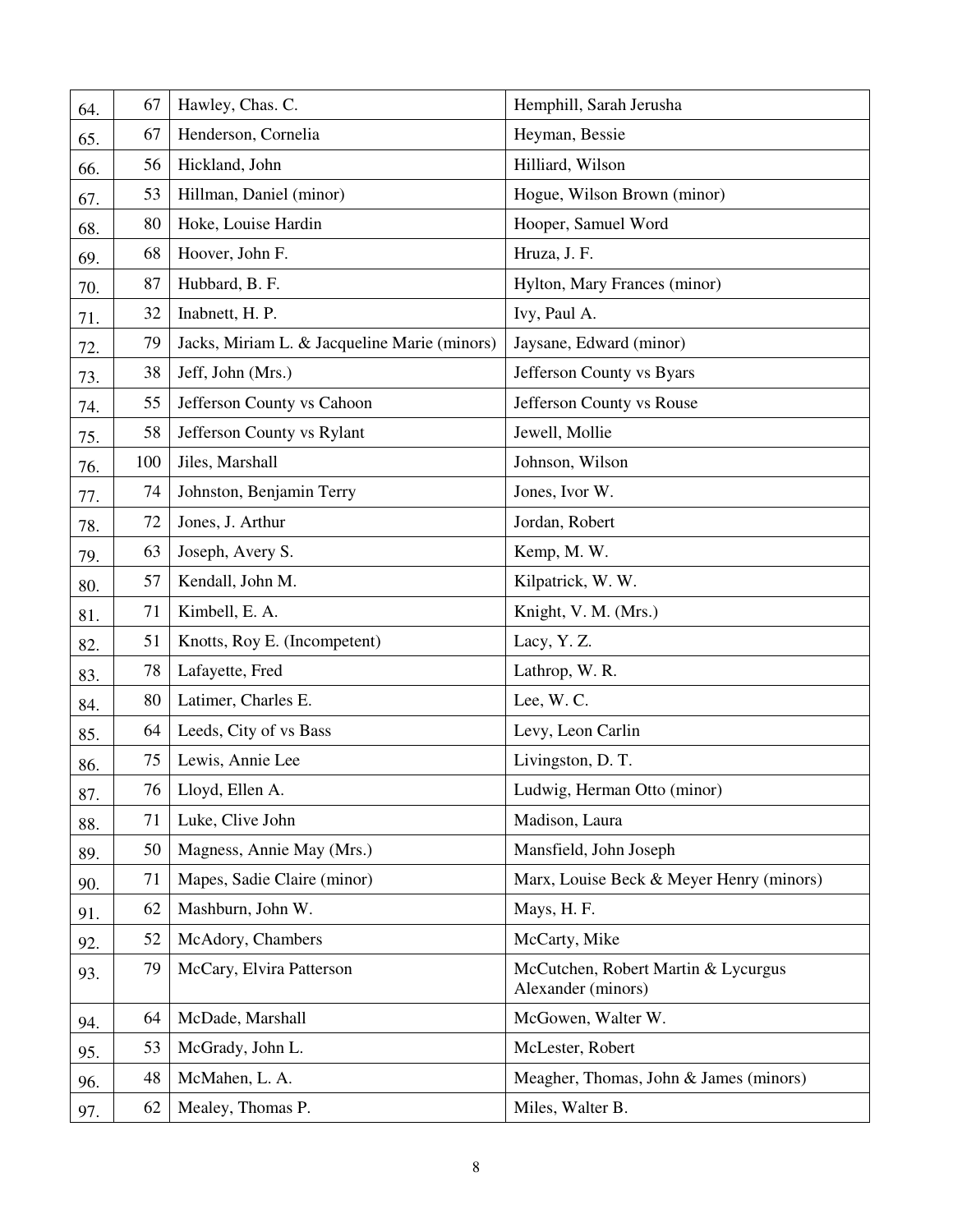| 98.  | 41 | Miller, A.C.                        | Millspaugh, Minnie E.                      |
|------|----|-------------------------------------|--------------------------------------------|
| 99.  | 61 | Milner, Albert E.                   | Monkus, Benjamin J.                        |
| 100. | 81 | Montague, Homer Hudson (minor)      | Moore, Russell                             |
| 101. | 62 | Moore, Sarah E.                     | Morris, John Eldon (incompetent)           |
| 102. | 87 | Morris, Lewis Coleman               | Munson, George                             |
| 103. | 70 | Murdoch, William L.                 | Neese, D. F.                               |
| 104. | 62 | Neill, Robert                       | Nixon, Margaret C.                         |
| 105. | 63 | Nobinger, Susie                     | O'Hear, James                              |
| 106. | 69 | Olderson, James B.                  | Ozier, William C. (Sr.)                    |
| 107. | 62 | Pace, Louis S.                      | Parks, William Tracy, et al (minors)       |
| 108. | 60 | Parnell, Mandy                      | Payton, Helen                              |
| 109. | 56 | Peabody, W. M.                      | Perdue, E. S.                              |
| 110. | 39 | Perkins, Arthur                     | Peytavin, Louis                            |
| 111. | 32 | Pfaff, William F. (minor)           | Pickett, Mamie                             |
| 112. | 45 | Pierce, Annie Mae (Mrs.)            | Plylar, Katherine Owen                     |
| 113. | 50 | Poarch, Johnson Edwin               | Potts, Mary L. (minor)                     |
| 114. | 61 | Pound, Thos. S.                     | Pritchett, Mary Williams, Dorothy & Judith |
| 115. | 48 | Pro Amis                            | Quinn, Lucy                                |
| 116. | 39 | Rackowski, Bertha                   | Ranson, General Houston                    |
| 117. | 61 | Rape, Henry F.                      | Reeves, Mary Ella                          |
| 118. | 56 | Regan, Michael J.                   | Richards, Minnie & Freda (minors)          |
| 119. | 45 | Richardson, Dan                     | Rizkus, Adolph                             |
| 120. | 57 | Roach, Roy B.                       | Robinson, Katie B.                         |
| 121. | 60 | Robinson, Lizzie M. (Mrs.)          | Roscoe, Thomas                             |
| 122. | 61 | Rosedale, Town of                   | Rutler, R. S.                              |
| 123. | 84 | Ryan, Carmen Arselle                | Sayre, Town of                             |
| 124. | 72 | Scalco, R.                          | Scott, William Southworth                  |
| 125. | 47 | Scoville, George W.                 | Sevier, Tynes (minor)                      |
| 126. | 78 | Sewell, Allen (minor)               | Shipley, Josephine                         |
| 127. | 58 | Shoemaker, Lidda R., et al (minors) | Simonton, Harold F.                        |
| 128. | 82 | Simpkins, Will                      | Smith, Cornelia H.                         |
| 129. | 60 | Smith, D. N.                        | Smith, Jason                               |
| 130. | 64 | Smith, Jennie P.                    | Smith, Virginia Ruth                       |
| 131. | 57 | Smith, W.D.                         | Snyder, W.O.                               |
| 132. | 68 | Sobb, Wardell Charlie (minor)       | Spurrier, Samuel L. (minor)                |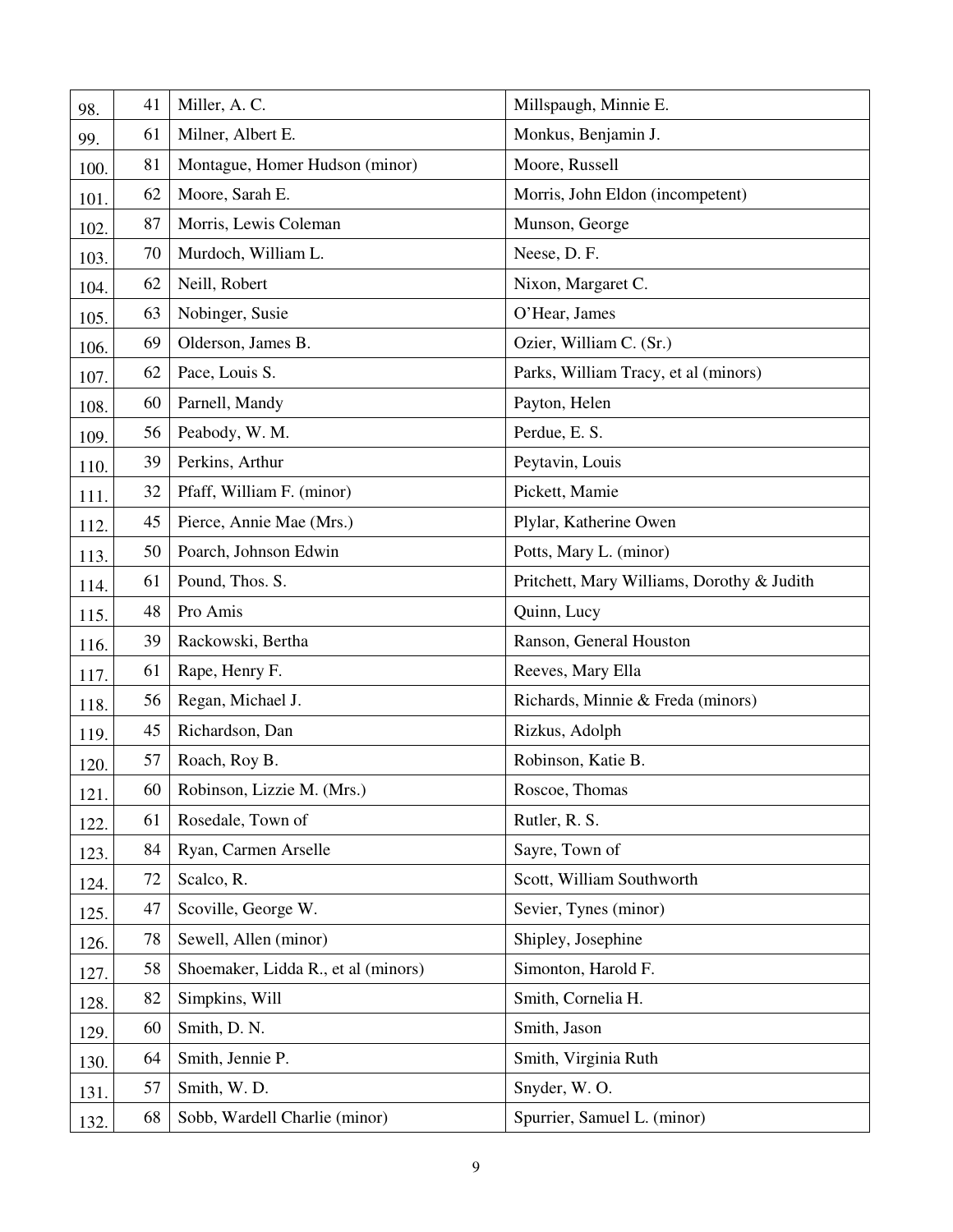| 133. | 68   | Stabler, Betty Lee Wyatt (minor)  | Stevens, Stergio (minor)                |
|------|------|-----------------------------------|-----------------------------------------|
| 134. | 73   | Stevenson, Cora Etta (minor)      | Strawbridge, William                    |
| 135. | 54   | Streeks, Charles                  | Subpoenas                               |
| 136. | 43   | Sudduth, Emily H.                 | Szczepskowski, John                     |
| 137. | 73   | Tabb, Eddie                       | Tayman, Charles R.                      |
| 138. | 55   | Teabo, Mildred Mae                | Thomas, Elizabeth F.                    |
| 139. | 68   | Thomas, Fletcher                  | Thomson, James G.                       |
| 140. | 63   | Thorn, John S.                    | Tolliver, Wm. H.                        |
| 141. | 39   | Tomlin, Mollie D.                 | Trevarthen, Katie & William R. (minors) |
| 142. | 70   | Tribble, Howard                   | Turnipseed, John J.                     |
| 143. | 60   | Tutt, Marie Oliva, et al (minors) | Varnon, Revice Washington               |
| 144. | 80   | Vasile, Mary                      | Walker, Isaac Newton (Jr.) (minor)      |
| 145. | 76   | Walker, J. Eugene (Gene)          | Ware, Mary S.                           |
| 146. | 81   | Ware, S.P.                        | Wayton, Jacob                           |
| 147. | 64   | Weakley, Samuel D.                | Welton, William Leslie                  |
| 148. | 70   | Wendt, Mattie                     | White, Henry                            |
| 149. | 64   | White, Israel Jimond              | Wiggins, Rosa Cobb                      |
| 150. | 84   | Wilborn, Eugene                   | Williams, Gesner & Virginia (minors)    |
| 151. | 70   | Williams, H. D.                   | Williams, Thomas Herbert                |
| 152. | 64   | Williams, Virginia                | Wilson, Henry                           |
| 153. | 68   | Wilson, Jennie (Miss)             | Wittichen, Kate Ramsay                  |
| 154. | 52   | Wofford, J. M. M.                 | Woods, Julia Langley                    |
| 155. | 86   | Woods, Marion Rufus               | Wynn, Gilbert (minor)                   |
| 156. | 45   | Yaeger, George Leroy              | Zulamian, Gregory K.                    |
| 157. | 9874 | Total Folders - Phase 2           |                                         |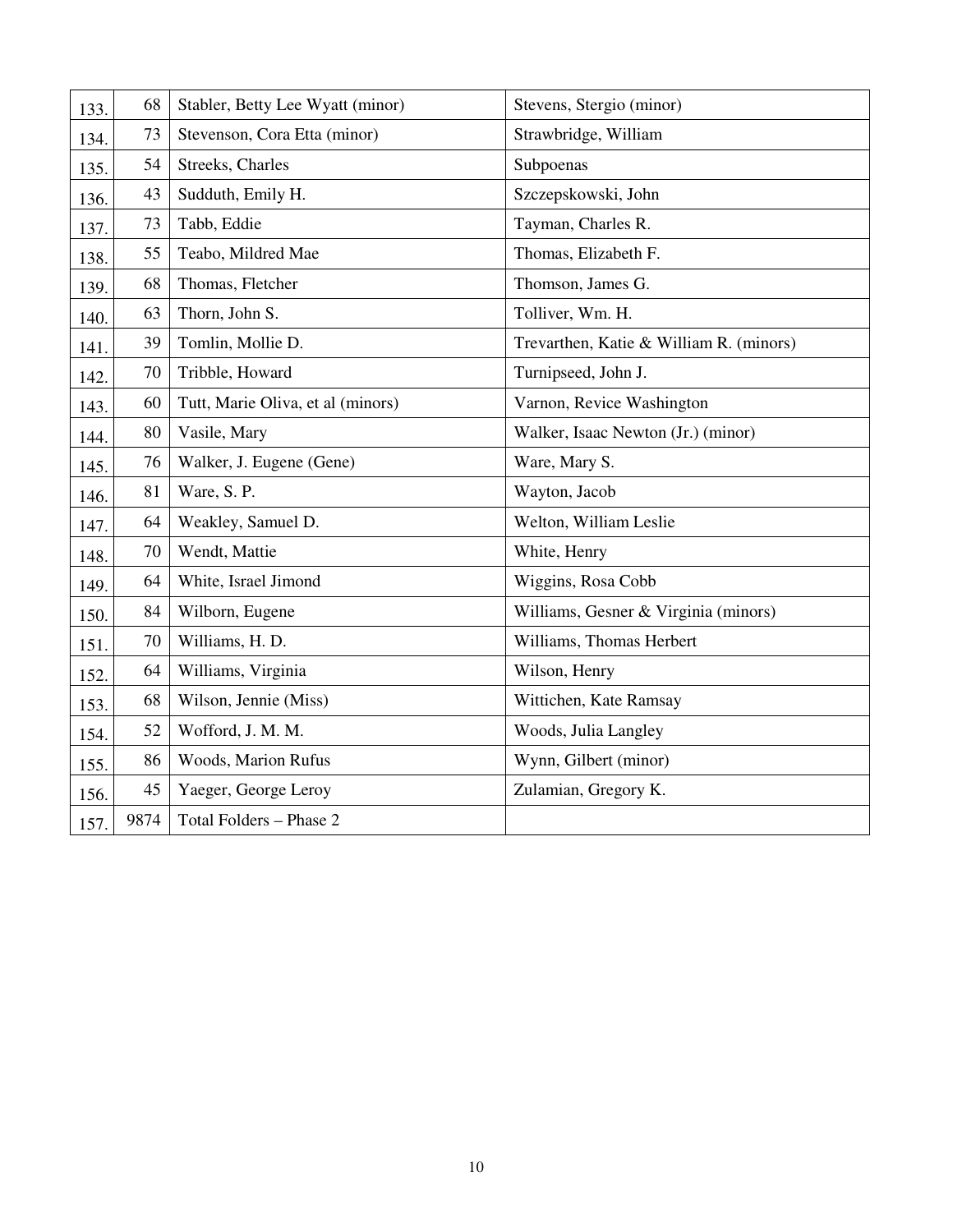|                   | <b>Bessemer</b>                           |                                                                 |                                     |  |  |
|-------------------|-------------------------------------------|-----------------------------------------------------------------|-------------------------------------|--|--|
| $_{\mathrm{Box}}$ | folders<br>$\pmb{\ast}$<br>$\mathfrak{g}$ | Beginning name in box                                           | <b>Ending name in box</b>           |  |  |
| 1.                | 52                                        | Aaron, Ezell, Lindell & Rosalie (minors)                        | Barnett, Fannie                     |  |  |
| 2.                | 38                                        | Barr, Lizzie                                                    | Beverly, Sallie (minor)             |  |  |
| 3.                | 58                                        | Bibb, Wanamaker                                                 | Brown, Robert Lee (minor)           |  |  |
| 4.                | 40                                        | Bruce, Henry (Jr.), George H., Hayden L. &<br>Hance R. (minors) | Canterberry, T. C. (Dr.)            |  |  |
| 5.                | 47                                        | Cargile, J. W.                                                  | Clowdus, Ralph (minor)              |  |  |
| 6.                | 54                                        | Cockrell, Roland                                                | Curtis, Frank E.                    |  |  |
| 7.                | 41                                        | Dabbs, Charles                                                  | Deyampert, Brown                    |  |  |
| 8.                | 55                                        | Dial, Eleanor E. & Lois G. (minors)                             | Epps, W. A.                         |  |  |
| 9.                | 36                                        | Erlick, Nathan                                                  | Fitzpatrick, Thomas J.              |  |  |
| 10.               | 54                                        | Flatau, Stella Marks (minor)                                    | Givner, Willie Mae (minor)          |  |  |
| 11.               | 53                                        | Glasgow, B. B.                                                  | Hampton, James Albert (minor)       |  |  |
| 12.               | 49                                        | Haralson, L. H.                                                 | Hinton, H. C.                       |  |  |
| 13.               | 56                                        | Hoage, Stephen L.                                               | Hudson, Mose                        |  |  |
| 14.               | 56                                        | Huey, A. B.                                                     | Johnson, James                      |  |  |
| 15.               | 52                                        | Johnson, Laura (minor)                                          | Key, Kathleen & Addie Lee (minors)  |  |  |
| 16.               | 51                                        | Kile, Sara M. (Mrs.)                                            | Leverton, Robert & Leroy (minors)   |  |  |
| 17.               | 54                                        | Lewis, E.D.                                                     | Martin, Seaborn Wesley              |  |  |
| 18.               | 49                                        | Marugg, Anna (Mrs.)                                             | Merchant, Minnie                    |  |  |
| 19.               | 52                                        | Mickle, Kate S.                                                 | Neal, Kate B.                       |  |  |
| 20.               | 37                                        | Nelkin, Milton                                                  | Parris, N. A.                       |  |  |
| 21.               | 47                                        | Parson, A. F.                                                   | Plyer, Ida                          |  |  |
| 22.               | 43                                        | Polk, Frank                                                     | Reynolds, Mattie H. (Mrs.)          |  |  |
| 23.               | 34                                        | Rhodes, Edison                                                  | Rowling, Sallie                     |  |  |
| 24.               | 46                                        | Roy, Averilla J.                                                | Sewell, Percy                       |  |  |
| 25.               | 56                                        | Shadix, George H.                                               | Smithson, Orion (minor)             |  |  |
| 26.               | 44                                        | Snead, William                                                  | Sweet, Henry Winthrop (Jr.) (minor) |  |  |
| 27.               | 51                                        | Sykes, Ephriam                                                  | Tucker, Sollie                      |  |  |
| 28.               | 45                                        | Turnage, Neil McGuire (minor)                                   | Ward, Ed (Sr.)                      |  |  |
| 29.               | 49                                        | Ware, John C.                                                   | Williams, Walter N.                 |  |  |
| 30.               | 30                                        | Wilson, Annie D. (minor)                                        | Youngblood, Lizzie                  |  |  |
| 31.               | 1429                                      | Total - Bessemeer                                               |                                     |  |  |